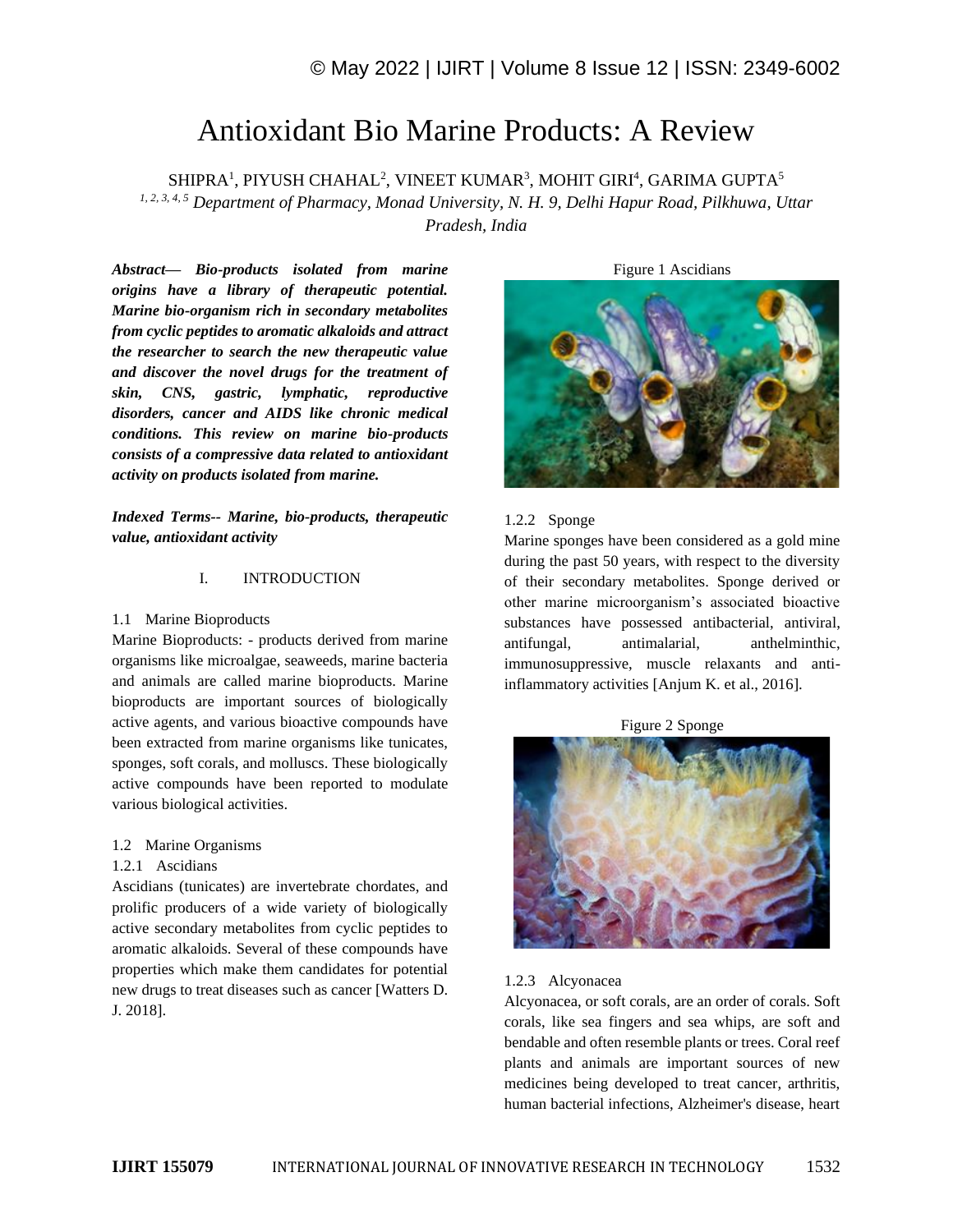# © May 2022 | IJIRT | Volume 8 Issue 12 | ISSN: 2349-6002

disease, viruses, and other diseases [oceanservice.noaa.gov].



## Figure 3 Alcyonacea

# 1.2.4 Mollusca

Mollusca are the second-largest phylum of invertebrate animals after the Arthropoda. The members are known as molluscs or mollusks. The operculum from Muricidae were used for curing a range of illnesses, such as swollen spleen, depression, rheumatism or arthritis, stomach ulcers, skin diseases including boils, warts and tumors, teeth problems, eye disease, hearing loss, epilepsy and paralysis [Benkendorff K.. et al. 2015].





# 1.2.5 Uniqueness of Marine Floral Drugs

Marine floras include microflora (bacteria, actinobacteria, cyanobacteria and fungi), microalgae, macroalgae (seaweeds), and flowering plants (mangroves and other halophytes). Occupying almost 71% of globe, the ocean is rich in biodiversity and the microflora and microalgae alone constitute more than 90% of oceanic biomass [Kathiresan and Duraisamy 2005].

This vast marine floral resource will offer a great scope for discovery of new drugs. It is increasingly recognized that ocean contains a huge number of natural products and novel chemical entities with unique biological activities that may be useful in finding the potential drugs with greater efficacy and specificity for the treatment of human diseases [Haefner et al., 2003].

It cannot be denied that with 3.5 billion years of existence on earth and experience in biosynthesis, the marine microfloras remain nature's best source of chemicals. The marine organisms produce novel chemicals to withstand extreme variations in pressure, salinity, temperature, and so forth, prevailing in their environment, and the chemicals produced are unique in diversity, structural, and functional features [Kathiresan et al., 2008].

The efforts to extract drugs from the sea started in the late 1960s. However, the systematic investigation began in the mid-1970s. During the decade from 1977 to 1987, about 2500 new metabolites were reported from a variety of marine organisms. These studies have clearly demonstrated that the marine environment is an excellent source of novel chemicals, not found in terrestrial sources. So far, more than 10,000 compounds have been isolated from marine organisms with hundreds of new compounds are still being discovered every year. About 300 patents on bioactive marine natural products were issued between 1969 and 1999 [Kathiresan et al., 2008]. Some marine organisms are proved to be the potent sources of drugs. These are mostly invertebrates that include sponges, soft corals, sea fans, sea hares, nudibranchs, bryozoans, and tunicates. It is now believed that microbial floras present in the invertebrates are responsible for the production of medicinal compounds. The search is mostly confined to marine faunal species, and floral species are largely ignored. Some of the compounds derived from marine organisms have antioxidant property and anticancer activities, but they are largely unexplored.

Marine floras have been used for medicinal purposes in India, China, the Near East and Europe, since ancient times. The people of China and Japan have been using seaweeds for consumption. The seaweeds especially brown seaweeds are rich in iodine and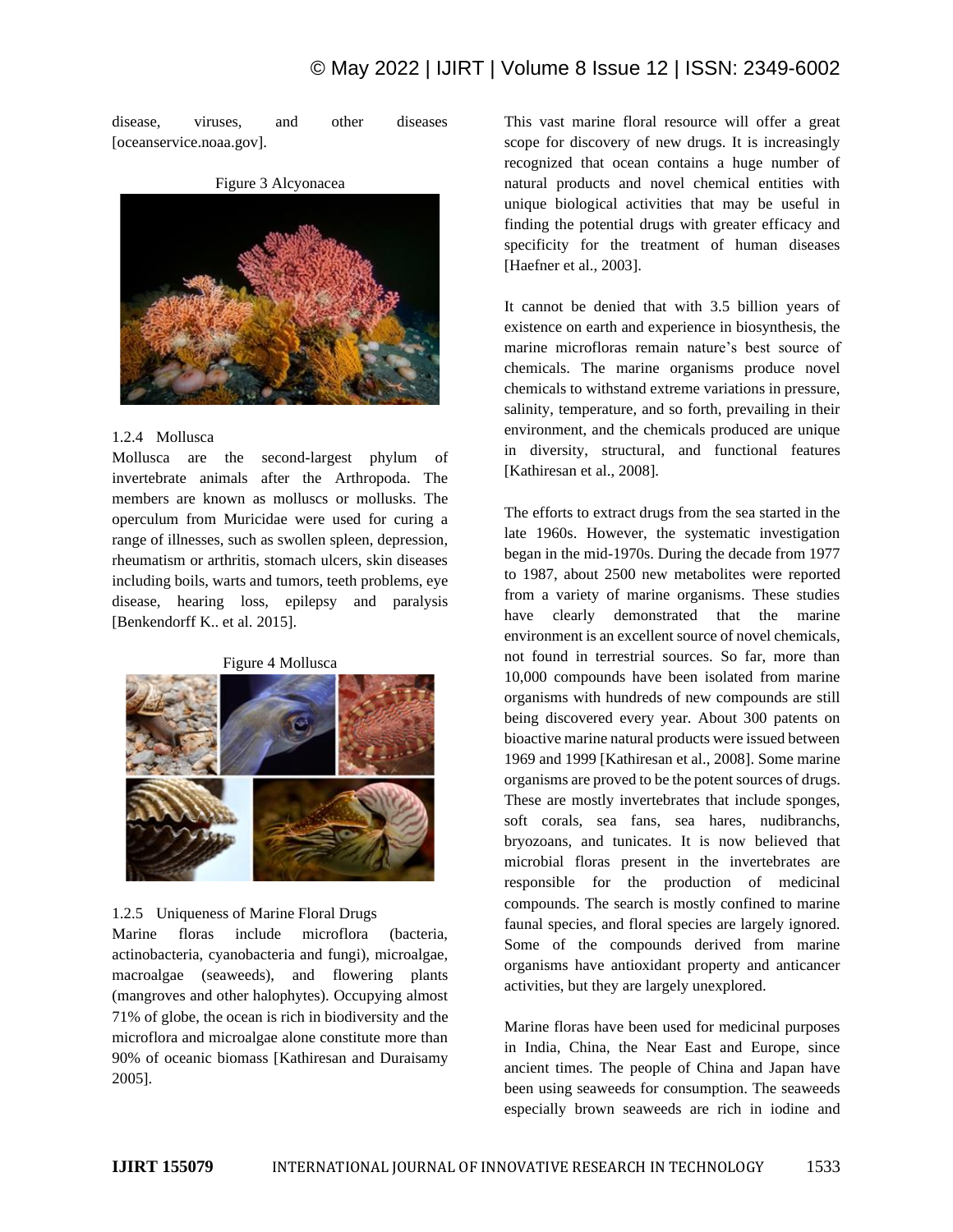hence there is a least incidence of goiter and glandular diseases. History reveals that maritime countries have been using seaweeds as vermifuge, anesthetics and ointment as well as for the treatment of cough, wounds, gout, goiter, venereal disease, and so forth. Sterols and related compounds present in seaweeds have ability to lower blood plasma cholesterol level. Seaweed dietary fibers perform varied range of functions such as antioxidant, antimutagenic, anticoagulant, and antitumor. The seaweeds also play an important role in modification of lipid metabolism in the human body. High intake of calcium, potassium, and sodium is associated with lower mean systolic pressure and lower risk of hypertension. All seaweeds offer an extraordinary level of potassium that is very similar to our natural plasma level. Seaweed extract is interestingly similar to human blood plasma. Two Japanese surgeons have used a novel technique of mixing seaweed compounds with water to substitute whole blood in transfusion and this has been successfully tried in over 100 operations [Langseth 1995].

Although, the use of seaweeds in medicine is not as wide spread as once it was, the use of seaweed polymer extract in pharmacy, medicine, and biochemistry is well established. Clinical trials are also in progress to make diabetic patients free from injection by introducing insulin secreting "jelly capsule" made of seaweed-derived alginic acid [Kjaervik et al., 1993]. The capsule renders protection to white blood cells and the patient's immune system. Seaweed gums like carrageenan (extracted from red seaweed) or algin (from brown seaweed) are rich sources of soluble fibers [Langseth 1995].

Marine-derived fungi are known to be a source of antioxidative natural products: (i) Acremonin A from Acremonium sp. [Abdel-Lateff et al., 2002] and (ii) Xanthone derivative from Wardomyces anomalus [Abdel-Lateff et al., 2003]. Reactions of free radicals, such as super-oxide radical, hydroxyl radical, peroxyl radical and other reactive oxygen and nitrogen are associated with diseases such as atherosclerosis, dementia, and cancer. Antioxidants delay or prevent oxidative damage and thus they may be useful as therapeutics or food additives. Phloroglucinol and its polymers, namely, eckol (a trimer), phlorofucofuroeckol A (a pentamer), dieckol, and 8,8′- bieckol (hexamers) isolated from the brown alga Eisenia bicyclis are shown to have antioxidant activity [Shibata et al., 2002]. The brown alga Eclonia cava has been hydrolyzed by using five different types of carbohydrases such as AMG, Celluclast, Termamyl, Ultraflo, and Viscozyme to produce enzymatic extracts and proved them to be potential natural watersoluble antioxidants with dose dependent radical scavenging activities [Heo et al., 2005].

# 1.3 ANTIOXIDANTS

These are those Substances whose presence in relatively low concentrations significantly inhibits the role of oxidation of the targets. Due to continuous generation of partially reduced forms of oxygen by constitutive metabolic pathways, a number of protective antioxidant enzymes, such as superoxide dismutase (SOD), catalase (CAT), glutathione peroxidase (GSHPx), glutathione reductase (GSHRx), glutathione-S-transferase (GST), and nonenzymatic antioxidants, have involved to deal with toxic species. Oxidation is a chemical reaction that transfers electrons from a substance to an oxidizing agent. Oxidation reactions can produce free radicals, which start chain reactions that damage cells. Antioxidants terminate these chain reactions by removing free radical intermediates and inhibit other oxidation reactions by being oxidized themselves. Antioxidants are often reducing agents such as thiols, ascorbic acid, or polyphenols (Xianquan S. et al. 2005).

# 1.3.1 There are two types of antioxidants

# 1.3.1.1 Natural antioxidants:

They are the chain breaking antioxidants which react with lipid radicals and convert them into more stable products. They are mainly phenolic in structures and include the following: Antioxidant minerals: These are cofactor of antioxidants enzymes. Their absence will definitely affect metabolism of many macromolecules such as carbohydrates. Examples include selenium, copper, iron, etc. Antioxidant vitamins: They are needed for most body metabolic functions. They include vitamin C, vitamin E, and vitamin B. Phytochemicals: These are phenolic compounds that are neither vitamins nor minerals. These include: Flavonoids: These are phenolic compounds that give vegetables fruits, grains; seeds leaves, flowers, and bark their colors. Catechins are the most active antioxidants in green and black tea and sesamol.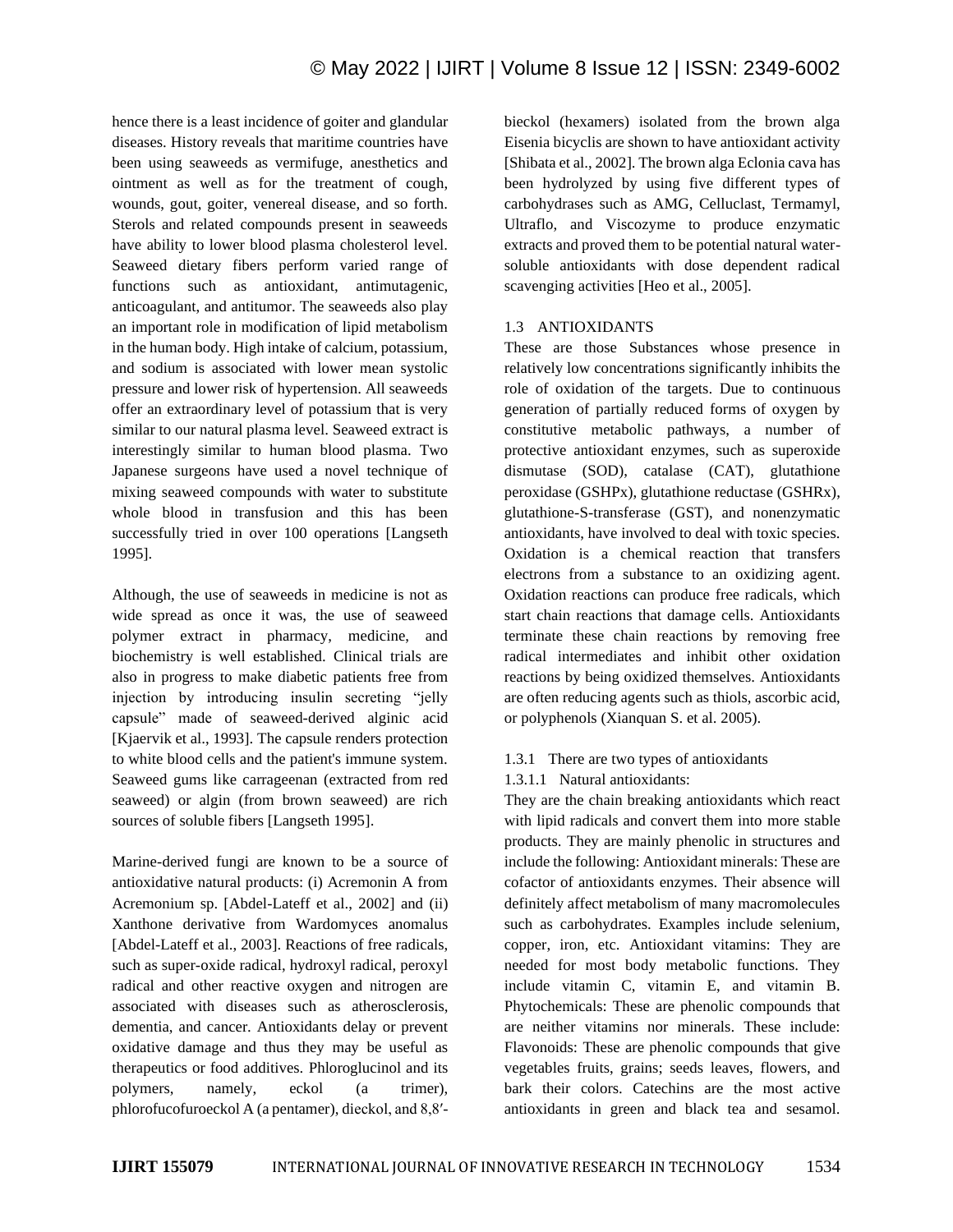Carotenoids are fat soluble color in fruits and vegetables. Zeaxanthin is high in spinach and other dark greens.

1.3.1.2 Synthetic antioxidants:

These are phenolic compounds that perform the function of capturing free radicals and stopping the chain reactions such as butylated hydroxyanisole

(BHA), butylated hydroxytoluene (BHT), propyl gallate (PG) and metal chelating agent (EDTA), Tertiary butylhydroquinone (TBHQ), Nordihydroguaiaretic acid (NDGA) etc. (Hurrell R. 2003).

| Compound                                      | sources (reference)                  | DPPH activity | DCFH-DA IC50 | Reference                                                                                      |
|-----------------------------------------------|--------------------------------------|---------------|--------------|------------------------------------------------------------------------------------------------|
|                                               |                                      |               | $(\mu M)$    |                                                                                                |
| cymopol                                       | Cymopolia barbata                    | $+++$         | 4.0          | Ho gberg et al., 1976                                                                          |
| 7-hydroxycymopol                              | Cymopolia barbata                    | $++ +$        | >14.6        | Estrada D. M. et al.,<br>1987                                                                  |
| Avrainvilleol                                 | Avrainvillia spp.                    | $+++$         | 6.1          | Sun et al., 1983                                                                               |
| Aragilamide                                   | Martensia fragilis                   | $++$          | 11           | Kirkup et al., 1983                                                                            |
| Puupehenone                                   | Hyrtios spp., and other<br>species   | $++ +$        | 27           | Ravi et al., 1979                                                                              |
| $(1 S)-(+)$ -curcu phenol                     | Didiscus spp., and other<br>species  | $++$          | 209          | McEnroe et al., 1978,<br>Wright. et al., 1987 and<br>El Sayed et al., 2002                     |
| Aaptamine                                     | Aaptos aaptos, and<br>other species  | $+++$         | >55          | Nakamura et al., 1982                                                                          |
| Isoaaptamine                                  | Aaptos aaptos, and<br>other species  | $+++$         | >55          | Shen et al., 1999                                                                              |
| $(1 S)$ -curcu diol                           | Didiscus spp., and other<br>species  | $+ +$         |              | McEnroe F. J. et al.,<br>1978, Wright A. E. et<br>al., 1987 and El Sayed<br>K. A. et al., 2002 |
| Scytonemin                                    | Scytonema spp., and<br>other species | $++$          | $>23$        | Proteau, P. et al., 1993                                                                       |
| Hormothamnione diacetate Chrysophaeum taylori |                                      |               | 18.3         | Gerwick W. H. et al.,<br>1986 and Ayyangar N.<br>R. et al., 1988                               |
| Laurencia monomer<br>diacetate                | Laurencia spectabolis                |               | 49           | Bernart, M. W. et al.,<br>1992                                                                 |
| hormothamnione                                | Chrysophaeum taylori                 | $+ +$         | $>31$        | Gerwick, W. H. et al.,<br>1986                                                                 |

## Table 1 Marine bio-products found to have antioxidant activity

Figure 5 Structure of marine bioproducts found to have antioxidant activity

 $++ +$  Strong,  $++$  Moderate, - Not active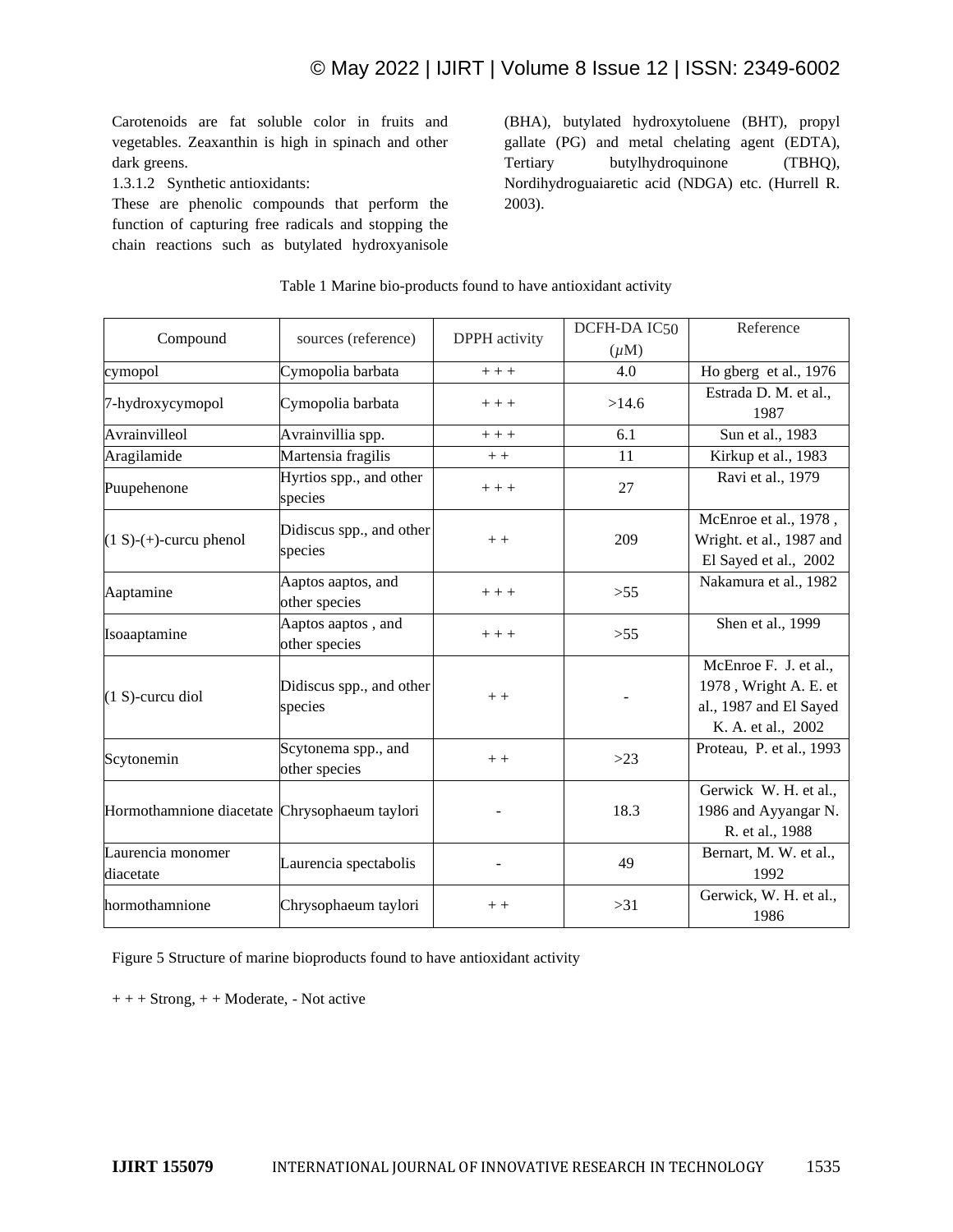# © May 2022 | IJIRT | Volume 8 Issue 12 | ISSN: 2349-6002



#### **CONCLUSION**

The sea has become a valuable source of medicinal compounds with novel mechanisms of action. Thousands of novel compounds are discovered every year, yet only a small percentage of them are tested in clinical. This review focused on the antioxidant biochemicals isolated from marine life having excellent anti-oxidant power. In future the new bio-products will be created from marine plants, animals, and

microorganisms due to their excellent power to defeat the medical conditions.

#### REFERENCES

[1] Abdel-Lateff, A., Klemke, C., König, G. M., & Wright, A. D. (2003).View at: Publisher Site | Google Scholar. Two new xanthone derivatives from the algicolous marine fungus Wardomyces anomalus. Journal of Natural Products, 66(5), 706–708. https://doi.org/10.1021/np020518b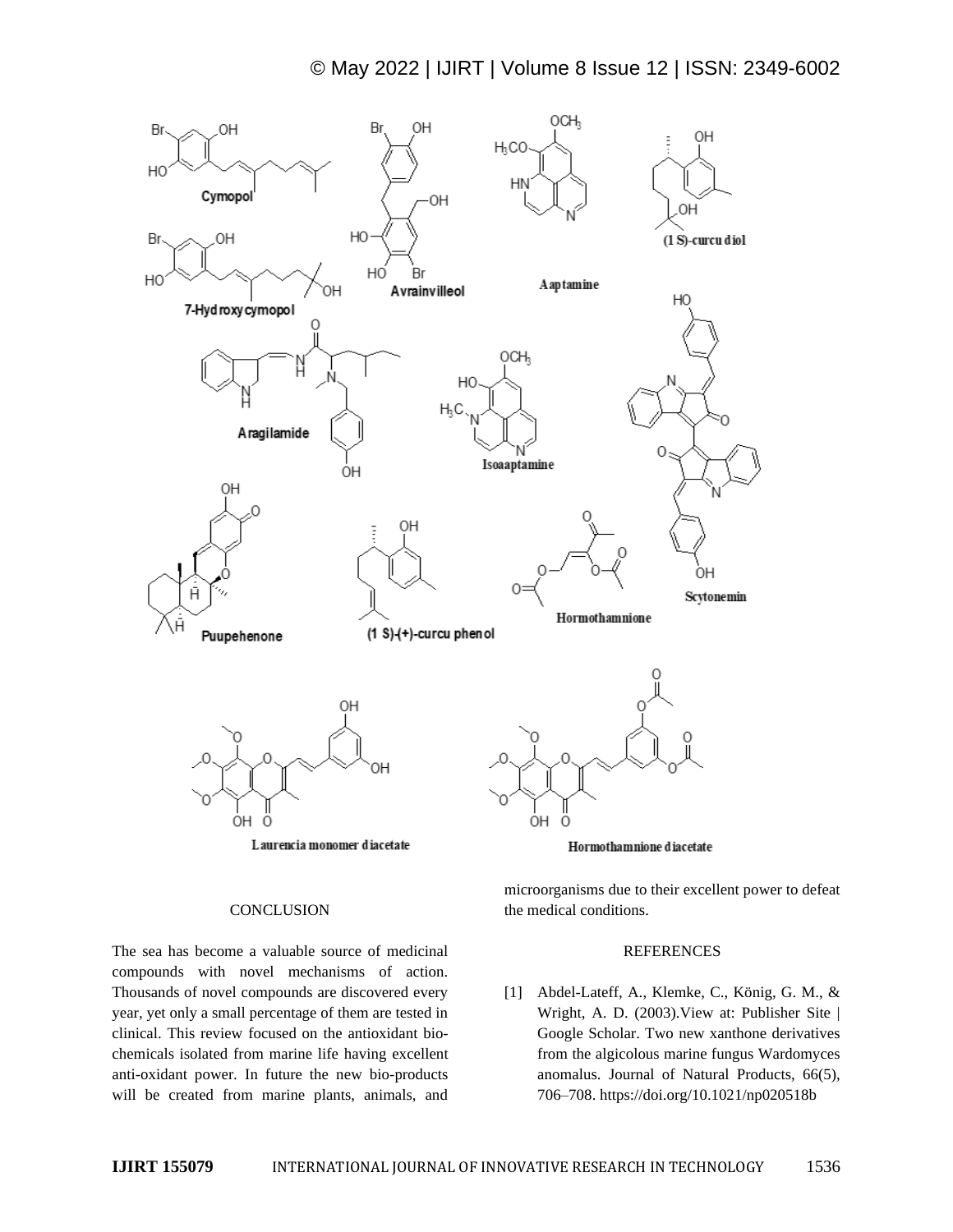- [2] Abdel-Lateff, A., König, G. M., Fisch, K. M., Höller, U., Jones, P. G., & Wright, A. D. (2002).View at: Publisher Site | Google Scholar. New antioxidant hydroquinone derivatives from the algicolous marine fungus Acremonium sp. Journal of Natural Products, 65(11), 1605–1611. https://doi.org/10.1021/np020128p
- [3] Anjum, K., Abbas, S. Q., Shah, S. A., Akhter, N., Batool, S., & Hassan, S. S. (2016). Marine sponges as a drug treasure. Biomolecules and Therapeutics, 24(4), 347–362. https://doi.org/10.4062/biomolther.2016.067
- [4] Ayyangar, N. R., Khan, R. A., & Deshpande, V. H. (1988) Synthesis of hormothamnione. Tetrahedron Letters, 29(19), 2347–2348. https://doi.org/10.1016/S0040-4039(00)86056-6
- [5] Benkendorff, K., Rudd, D., Nongmaithem, B. D., Liu, L., Young, F., Edwards, V., Avila, C., & Abbott, C. A. (2015). Are the traditional medical uses of Muricidae molluscs substantiated by their pharmacological properties and bioactive compounds? Marine Drugs, 13(8), 5237–5275. https://doi.org/10.3390/md13085237
- [6] Bernart, M. W., Gerwick, W. H., Corcoran, E. E., Lee, A. Y., & Clardy, J. (1992). Laurencione, a heterocycle from the red alga Laurencia spectabilis. Phytochemistry, 31(4), 1273–1276. https://doi.org/10.1016/0031-9422(92)80276-K
- [7] Dorta, E., Darias, J., San Martín, A., & Cueto, M. (2002) New Prenylated Bromoquinols from the Green Alga Cymopolia barbata. Journal of Natural Products, 65(3), 329–333. https://doi.org/10.1021/np010418q
- [8] El Sayed, K. A., Yousaf, M., Hamann, M. T., Avery, M. A., Kelly, M., & Wipf, P. (2002). Microbial and chemical transformation studies of the bioactive marine sesquiterpenes  $(S)-(+)$ curcuphenol and -curcudiol isolated from a deep reef collection of the Jamaican sponge Didiscus oxeata. Journal of Natural Products, 65(11), 1547–1553. https://doi.org/10.1021/np020213x
- [9] Estrada, D. M., Martín, J. D. PE, & Pérez, C. (1987). A New Brominated Monoterpenoid Quinol from Cymopolia barbata. Journal of

Natural Products, 50(4), 735–737. https://doi.org/10.1021/np50052a028

- [10] Gerwick, W. H., Lopez, A., van Duyne, G. D., Clardy, J., Ortiz, W., & Baez, A. (1986). Hormothamnione, a novel cytotoxic styrylchromone from the marine cyanophyte grunow. Tetrahedron Letters, 27(18), 1979– 1982. https://doi.org/10.1016/S0040- 4039(00)84426-3
- [11] Haefner, B. (2003). Drugs from the deep: Marine natural products as drug candidates. Drug Discovery Today, 8(12), 536–544. https://doi.org/10.1016/s1359-6446(03)02713-2
- [12] Heo, S. J., Park, P. J., Park, E. J., Kim, S. E. K., & Jeon, Y. J. (2005). Antioxidant activity of enzymatic extracts from a brown seaweed Ecklonia cava by electron spin resonance spectrometry and comet assay. European Food Research and Technology,  $221(1-2)$ ,  $41-47$ . https://doi.org/10.1007/s00217-005-1187-3
- [13] Ho gberg, H.-E.; Thompson, R. H.; King, T. J. (1976). Journal of the Chemical Society. Perkin Transactions 1, 1697–1701. https://oceanservice.noaa.gov/facts/coral\_medic ine.html.
- [14] Kathiresan, K., & Duraisamy. (2005). Current issue of microbiology. ENVIS Centre Newsletters, 4, 3–5.
- [15] Kathiresan, K., Nabeel, M. A., & Manivannan, S. (2008). Bioprospecting of marine organisms for novel bioactive compounds. Scientific Transactions in Enviornment and Technovation, 1(3), 107–120. https://doi.org/10.20894/STET.116.001.003.001
- [16] Kirkup, M. P., & Moore, R. E. (1983). Indole alkaloids from the marine red alga. Tetrahedron Letters, 24(20), 2087–2090. https://doi.org/10.1016/S0040-4039(00)81851-1
- [17] Kjaervik, A. (1993). Seaweed fight diabetes and thicken cat food. Gemini Magazine, 4, 103–107.
- [18] Langseth, L. (1995). Oxidants, antioxidants, and disease prevention. International Life Sciences Institute Press.